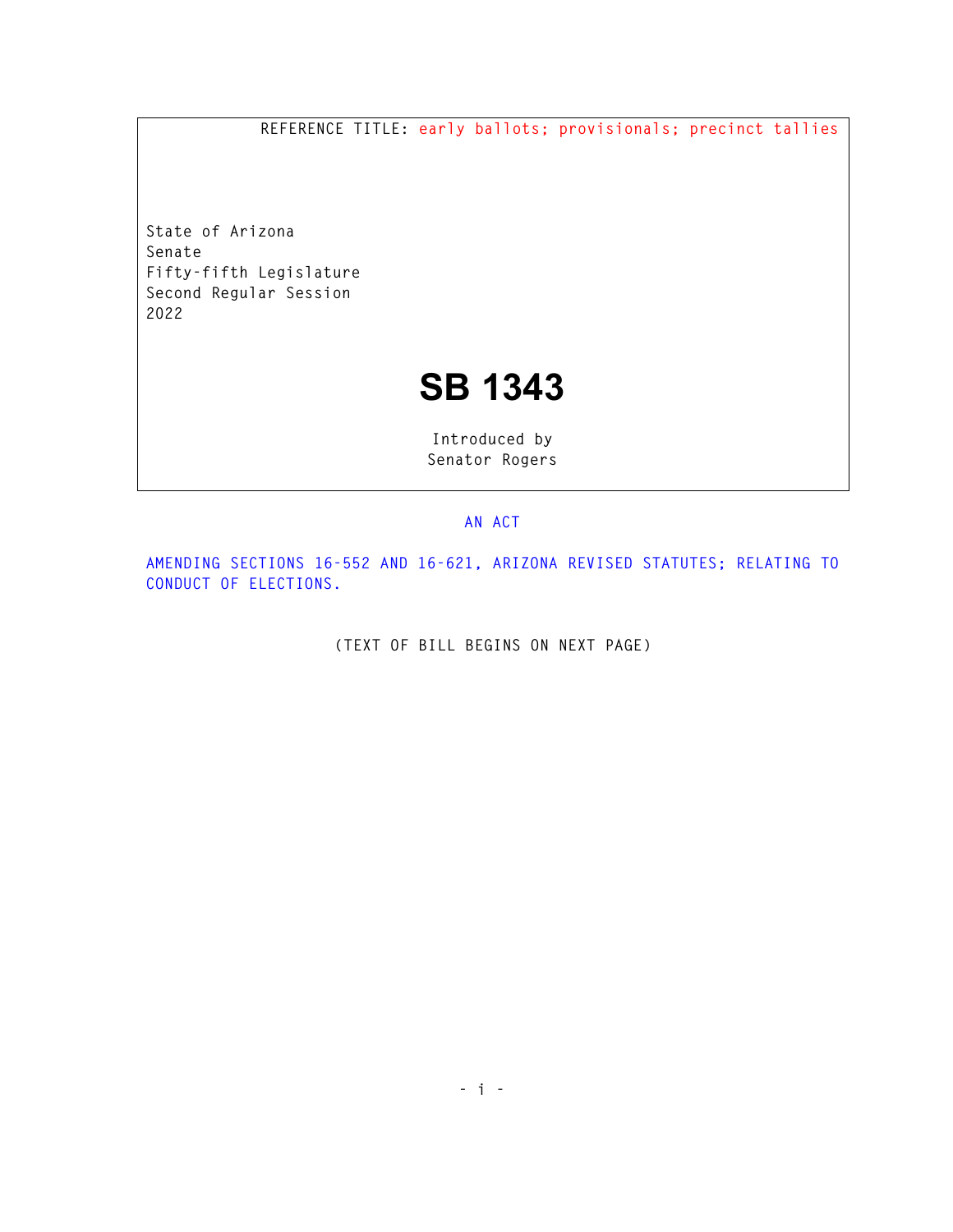**1 Be it enacted by the Legislature of the State of Arizona:** 

**2 Section 1. Section 16-552, Arizona Revised Statutes, is amended to 3 read:** 

**4 16-552. Early ballots; processing; challenges**

**5 A. In a jurisdiction that uses optical scan ballots, the officer in 6 charge of elections may use the procedure prescribed by this section or 7 may request approval from the secretary of state for a different method 8 for processing early ballots. The request shall be made in writing at 9 least ninety days before the election for which the procedure is intended 10 to be used. After the election official has confirmed with the secretary 11 of state that all election equipment passes the logic and accuracy test, 12 the election official may begin to count early ballots. No early ballot 13 results may be released except as prescribed by section 16-551.** 

**14 B. The early election board shall check the voter's affidavit on 15 the envelope containing the early ballot. If it is found to be 16 sufficient, the vote shall be allowed. If the affidavit is insufficient, 17 the vote shall not be allowed.** 

**18 C. The county chairman of each political party represented on the 19 ballot, by written appointment addressed to the early election board, may 20 designate party representatives and alternates to act as early ballot 21 challengers for the party. No party may have more than the number of such 22 representatives or alternates that were mutually agreed on by each 23 political party to be present at one time. If such agreement cannot be 24 reached, the number of representatives shall be limited to one for each 25 political party.** 

**26 D. An early ballot may be challenged on any grounds set forth in 27 section 16-591. All challenges shall be made in writing with a brief 28 statement of the grounds before the early ballot is placed in the ballot 29 box. A record of all challenges and resulting proceedings shall be kept 30 in substantially the same manner as provided in section 16-594. If an 31 early ballot is challenged, it shall be set aside and retained in the 32 possession of the early election board or other officer in charge of early 33 ballot processing until a time that the early election board sets for 34 determination of the challenge, subject to the procedure in subsection E 35 of this section, at which time the early election board shall hear the 36 grounds for the challenge and shall decide what disposition shall be made 37 of the early ballot by majority vote. If the early ballot is not allowed, 38 it shall be handled pursuant to subsection G of this section.** 

**39 E. Within twenty-four hours of receipt of a challenge, the early 40 election board or other officer in charge of early ballot processing shall 41 mail, by first class mail, a notice of the challenge including a copy of 42 the written challenge, and also including the time and place at which the 43 voter may appear to defend the challenge, to the voter at the mailing 44 address shown on the request for an early ballot or, if none was provided, 45 to the mailing address shown on the registration rolls. Notice shall also**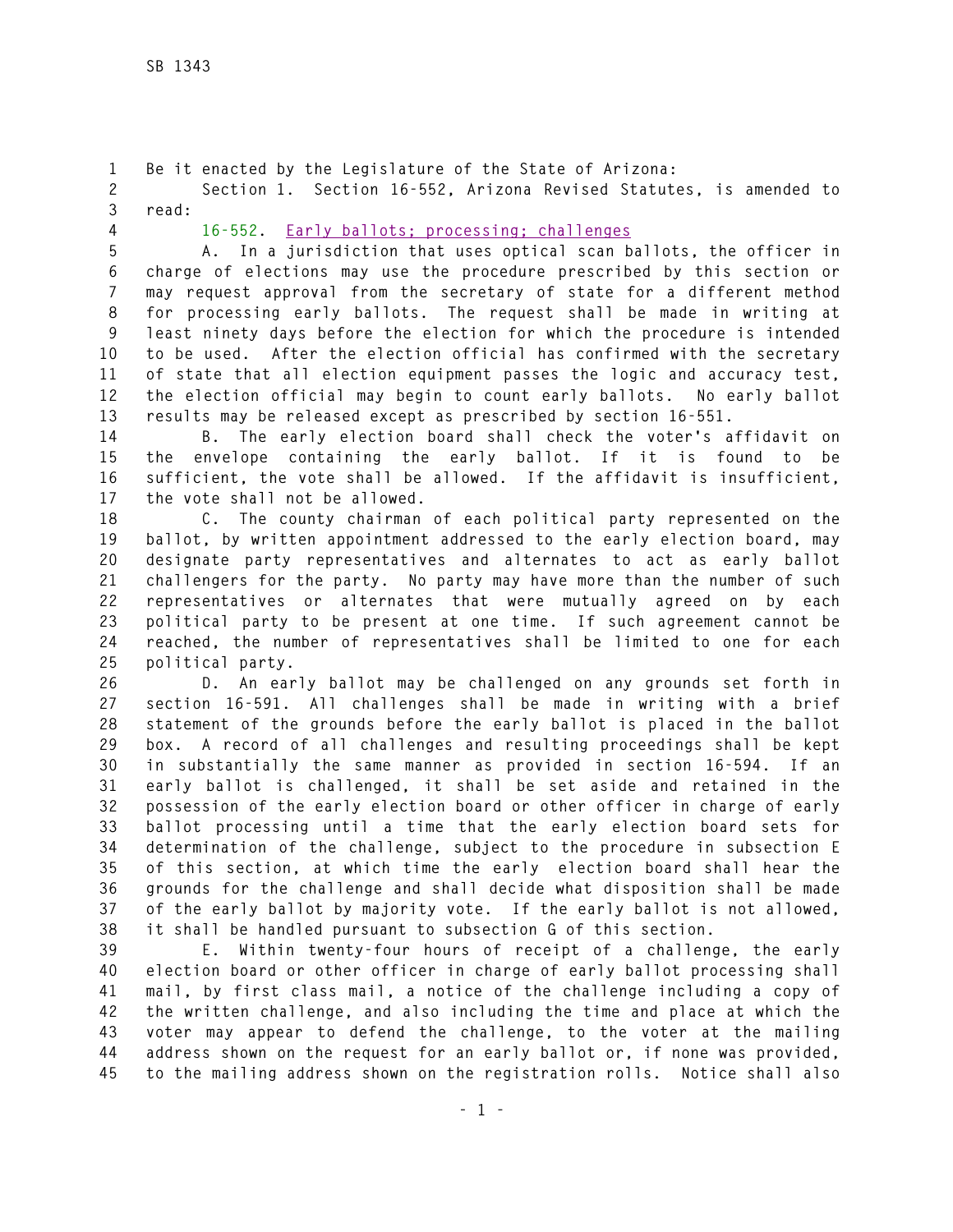**1 be mailed to the challenger at the address listed on the written challenge 2 and provided to the county chairman of each political party represented on 3 the ballot. The board shall meet to determine the challenge at the time 4 specified by the notice but, in any event, not earlier than ninety-six 5 hours after the notice is mailed, or forty-eight hours if the notifying 6 party chooses to deliver the notice by overnight or hand delivery, and not 7 later than 5:00 p.m. on the Monday following the election. The board 8 shall provide the voter with an informal opportunity to make, or to 9 submit, brief statements regarding the challenge. The board may decline 10 to permit comments, either in person or in writing, by anyone other than 11 the voter, the challenger and the party representatives. The burden of 12 proof is on the challenger to show why the voter should not be permitted 13 to vote. The fact that the voter fails to appear shall not be deemed to 14 be an admission of the validity of the challenge. The early election 15 board or other officer in charge of early ballot processing is not 16 required to provide the notices described in this subsection if the 17 written challenge fails to set forth at least one of the grounds listed in 18 section 16-591 as a basis for the challenge. In that event, the challenge 19 will be summarily rejected at the meeting of the board. Except for 20 election contests pursuant to section 16-672, the board's decision is 21 final and may not be appealed.** 

**22 F. If the vote is allowed, the board shall open the envelope 23 containing the ballot in such a manner that the affidavit thereon is not 24 destroyed, take out the ballot without unfolding it or permitting it to be 25 opened or examined and show by the records of the election that the 26 elector has voted.** 

**27 G. If the vote is not allowed, the affidavit envelope containing 28 the early ballot shall not be opened and the board shall mark across the 29 face of such envelope the grounds for rejection. The affidavit envelope 30 and its contents shall then be deposited with the opened affidavit 31 envelopes and shall be preserved with official returns. If the voter does 32 not enter an appearance, the board shall send the voter a notice stating 33 whether the early ballot was disallowed and, if disallowed, providing the 34 grounds for the determination. The notice shall be mailed by first class 35 mail to the voter's mailing address as shown on the registration rolls 36 within three days after the board's determination.** 

**37 H. Party representatives and alternates may be appointed as 38 provided in subsection C of this section to be present and to challenge 39 the verification of questioned ballots pursuant to section 16-584 on any 40 grounds permitted ALLOWED by this section. Questioned ballots that are 41 challenged shall be presented to the early election board for decision 42 under the provisions of this section.** 

**43 I. ALL EARLY BALLOTS SHALL BE SEPARATED BY PRECINCT, TABULATED BY 44 PRECINCT AND INCLUDED AS A SEPARATE CATEGORY IN THE VOTE TOTALS FOR THE 45 VOTER'S PRECINCT, WITHOUT REGARD TO WHETHER THE EARLY BALLOT WAS VOTED OR**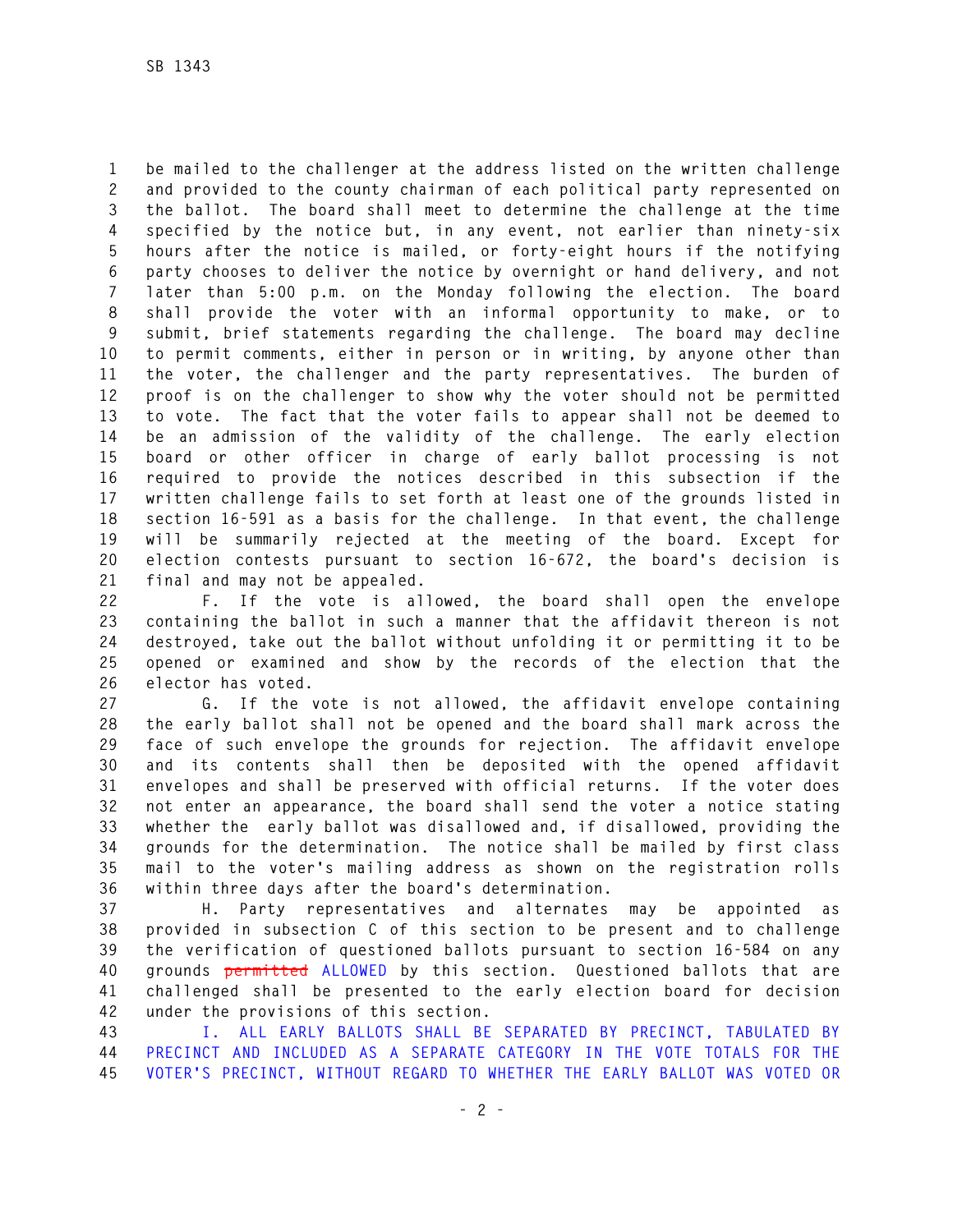**1 RECEIVED AT AN EARLY VOTING CENTER, ELECTION DAY VOTING CENTER, EMERGENCY 2 VOTING CENTER, POLLING PLACE OR OFFICE OF THE COUNTY RECORDER. AFTER 3 TABULATION, EARLY BALLOTS SHALL REMAIN SEPARATED BY PRECINCT.**

**4 Sec. 2. Section 16-621, Arizona Revised Statutes, is amended to 5 read:** 

**6 16-621. Proceedings at the counting center**

**7 A. All proceedings at the counting center shall be under the 8 direction of the board of supervisors or other officer in charge of 9 elections and shall be conducted in accordance with the approved 10 instructions and procedures manual issued pursuant to section 16-452 under 11 the observation of representatives of each political party and the public. 12 The proceedings at the counting center may also be observed by up to three 13 additional people representing a candidate for nonpartisan office, or 14 representing a political committee in support of or in opposition to a 15 ballot measure, proposition or question. A draw by lot shall determine 16 which three groups or candidates shall have representatives participate in 17 the observation at the counting center. Persons representing a candidate 18 for nonpartisan office or persons or groups representing a political 19 committee in support of or in opposition to a ballot measure, proposition 20 or question, who are interested in participating in the observation, shall 21 notify the officer in charge of elections of their desire to be included 22 in the draw not later than seventeen days before the election. After the 23 deadline to receive submissions from the interested persons or groups, but 24 prior to fourteen days before the election, the county officer in charge 25 of elections shall draw by lot, from the list of those that expressed 26 interest, three persons or groups and those selected shall be notified and 27 allowed to observe the proceedings at the counting center. If a group is 28 selected the group may alter who represents that group for different days 29 of observation but on any given observation day a selected group shall not 30 send more than one observer. A group may rotate an observer throughout 31 the day. Only those persons who are authorized for the purpose shall 32 touch any ballot or ballot card or return. All persons who are engaged in 33 processing and counting of the ballots shall be qualified electors, shall 34 be deputized in writing and shall take an oath that they will faithfully 35 perform their assigned duties. There shall be no preferential counting of 36 ballots for the purpose of projecting the outcome of the election. If any 37 ballot, including any ballot received from early voting, is damaged or 38 defective so that it cannot properly be counted by the automatic 39 tabulating equipment, a true duplicate copy shall be made of the damaged 40 or defective ballot SHALL BE MADE in the presence of witnesses and 41 substituted for the damaged or defective ballot. All duplicate ballots 42 created pursuant to this subsection shall be clearly labeled "duplicate" 43 and shall bear a serial number that shall be recorded on the damaged or 44 defective ballot.**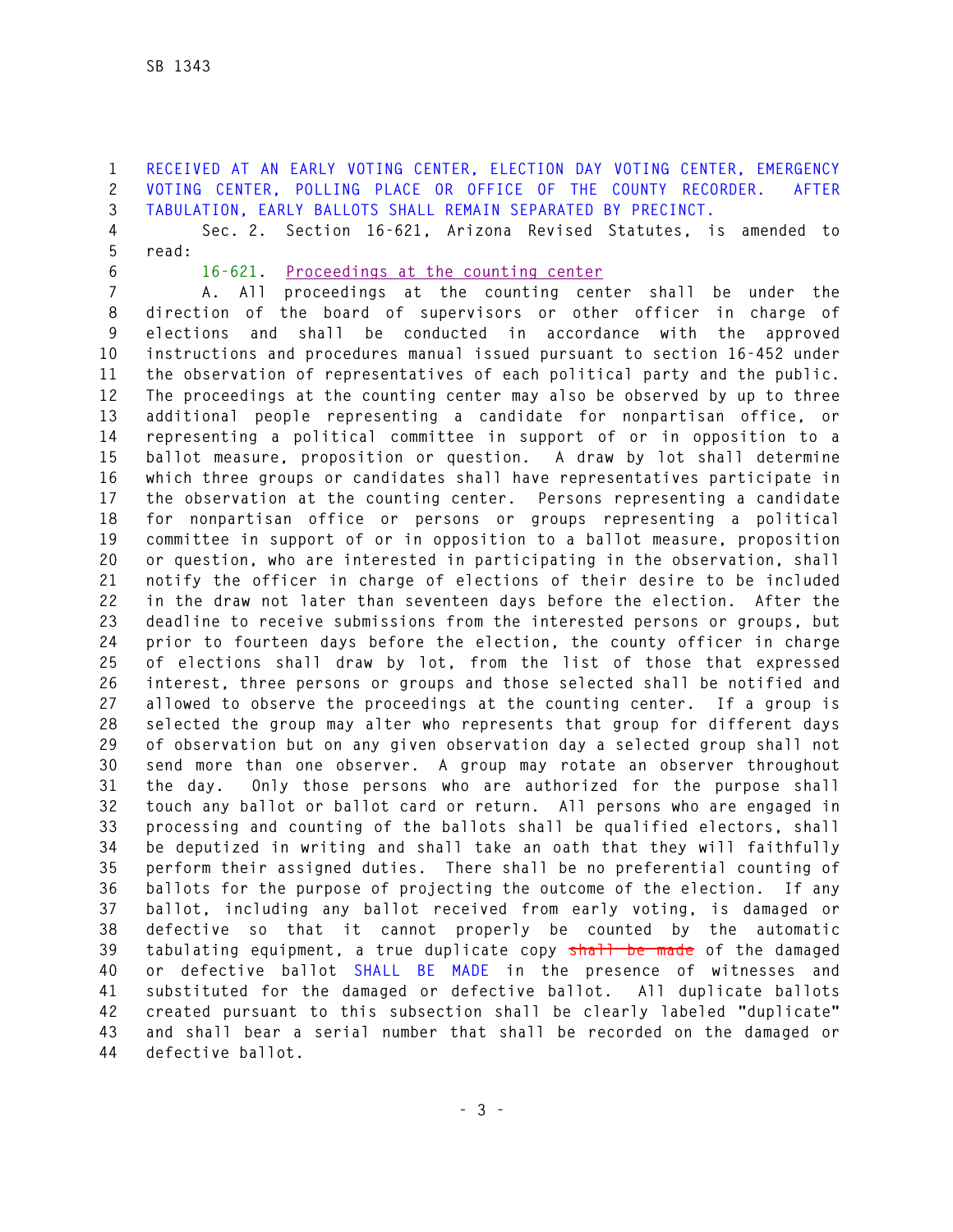**1 B. If the counting center automatic tabulating equipment includes 2 an electronic vote adjudication feature that has been certified for use as 3 prescribed by section 16-442 and the board of supervisors or officer in 4 charge of elections authorizes the use of this feature at the counting 5 center, all of the following apply:** 

**6 1. The electronic vote adjudication feature shall be included in 7 the tabulation system logic and accuracy testing prescribed by section 8 16-449.** 

**9 2. The board of supervisors or officer in charge of elections shall 10 appoint an electronic vote adjudication board that consists of two judges 11 who are overseen by an inspector, with the two judges equally divided 12 between the two largest political parties as prescribed by section 16-531, 13 subsection D to adjudicate and submit for tabulation a ballot that is read 14 by the tabulation machine as blank in order to determine if voter intent 15 is clear on a portion or all of the ballot, or any portion of any ballot 16 as prescribed by section 16-610 or 16-611, or to tally write-in choices as 17 prescribed by section 16-612.** 

**18 3. The electronic vote adjudication process used by the electronic 19 vote adjudication board shall provide for:** 

**20 (a) A method to track and account for the original ballot and the 21 digital duplicate of the ballot created by the electronic vote 22 adjudication feature that includes a serial number on the digital image 23 that can be used to track electronic vote adjudication board actions.** 

**24 (b) The creation and retention of comprehensive logs of all digital 25 duplication and adjudication actions performed by an electronic vote 26 adjudication board.** 

**27 (c) The retention of the original ballot and the digital duplicate 28 of the ballot.** 

**29 C. If for any reason it becomes impracticable to count all or a 30 part of the ballots with tabulating equipment, the officer in charge of 31 elections may direct that they be counted manually, following as far as 32 practicable the provisions governing the counting of paper ballots.** 

**33 D. For any statewide, county or legislative election, the county 34 recorder or officer in charge of elections shall provide for a live video 35 recording of the custody of all ballots while the ballots are present in a 36 tabulation room in the counting center. The live video recording shall 37 include date and time indicators and shall be linked to the secretary of 38 state's website. The secretary of state shall post links to the video 39 coverage for viewing by the public. The county recorder or officer in 40 charge of elections shall record the video coverage of the ballots at the 41 counting center and shall retain those recordings as a public record for 42 at least as long as the challenge period for the general election. If the 43 live video feed is disrupted or disabled, the recorder or officer in 44 charge of elections is not liable for the disruption but shall attempt to 45 reinstate video coverage as soon as is practicable. Any disruption in**